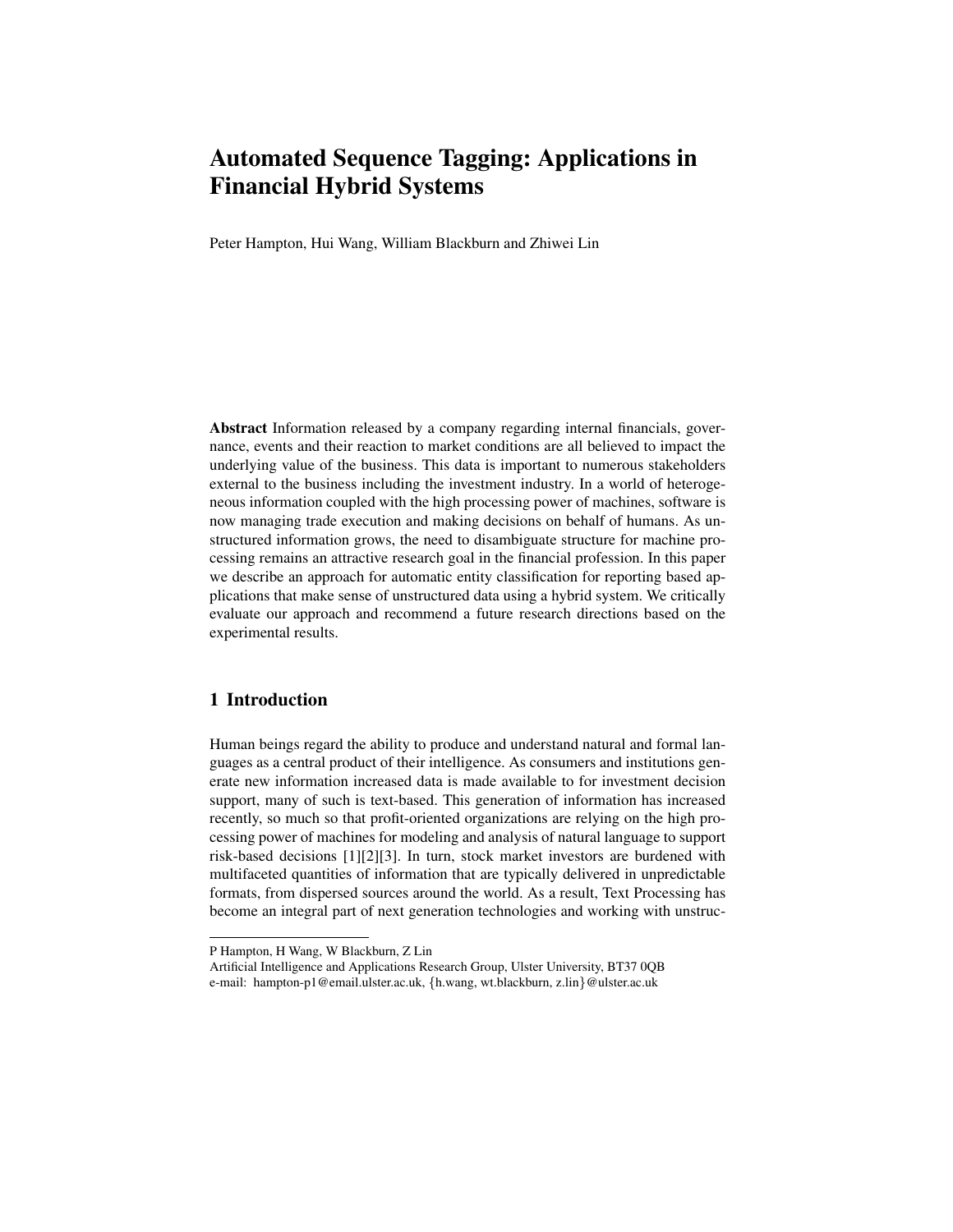tured data. In turn, research in this area is telling us more about how humans understand and interact with language [4][5].



Fig. 1 The overall classification and extraction process. The conversion of a raw document into an XBRL document. The first step takes a raw document and then in parallel identifies the appropriate taxonomy while classifying the entities. Once this is complete, the entities and their relations are extracted to compose the final XBRL document.

Advances in Behavior Based Artificial Intelligence has enabled automatic or semi-automatic collection, extraction, aggregation and categorization of various text based documents [6]. This has undoubtedly had a large impact on how companies store and retrieve information, but further processing and analysis of such information is still an on-going research challenge for academic researchers and industry practitioners alike. Intelligent systems that exhibit understanding of language are becoming more and more important to the decision-making process when buying and selling financial instruments [7][8]. Yet little is published on how to analyse multi-structured documents in this specialist domain.

This paper surveys related works and methods that can be used to extract critical financial information from annual (10-K) accounts. We then build on the previous work using a Hybrid Conditional Random Fields instead of a Maximum Entropy Markov Model (MEMM) [9]. We conclude this paper by discussing the advantages and limitations of such hybrid-graphical models and propose a future research direction for extracting actionable information from financial documents using event disambiguation and relation extraction.

### 2 Background

In the early days of Artificial Intelligence, academic and industry pundits prophesied and as promised machines just as intelligent as their human counterparts. As of the time of writing, their predictions are yet to fully materialize. One explanation for the delay in machines that exhibit behaviour similar to humans is that we don't yet fully understand human *intelligence*. The sub-field in Artificial Intelligence that tackles the problem of understanding language is known as Natural Language Processing which either take a deep or naive understanding to language. Early practitioners in Artificial Intelligence used rule based methods to interact with and understand language. This restrictive approach led researchers to focus on shallow methods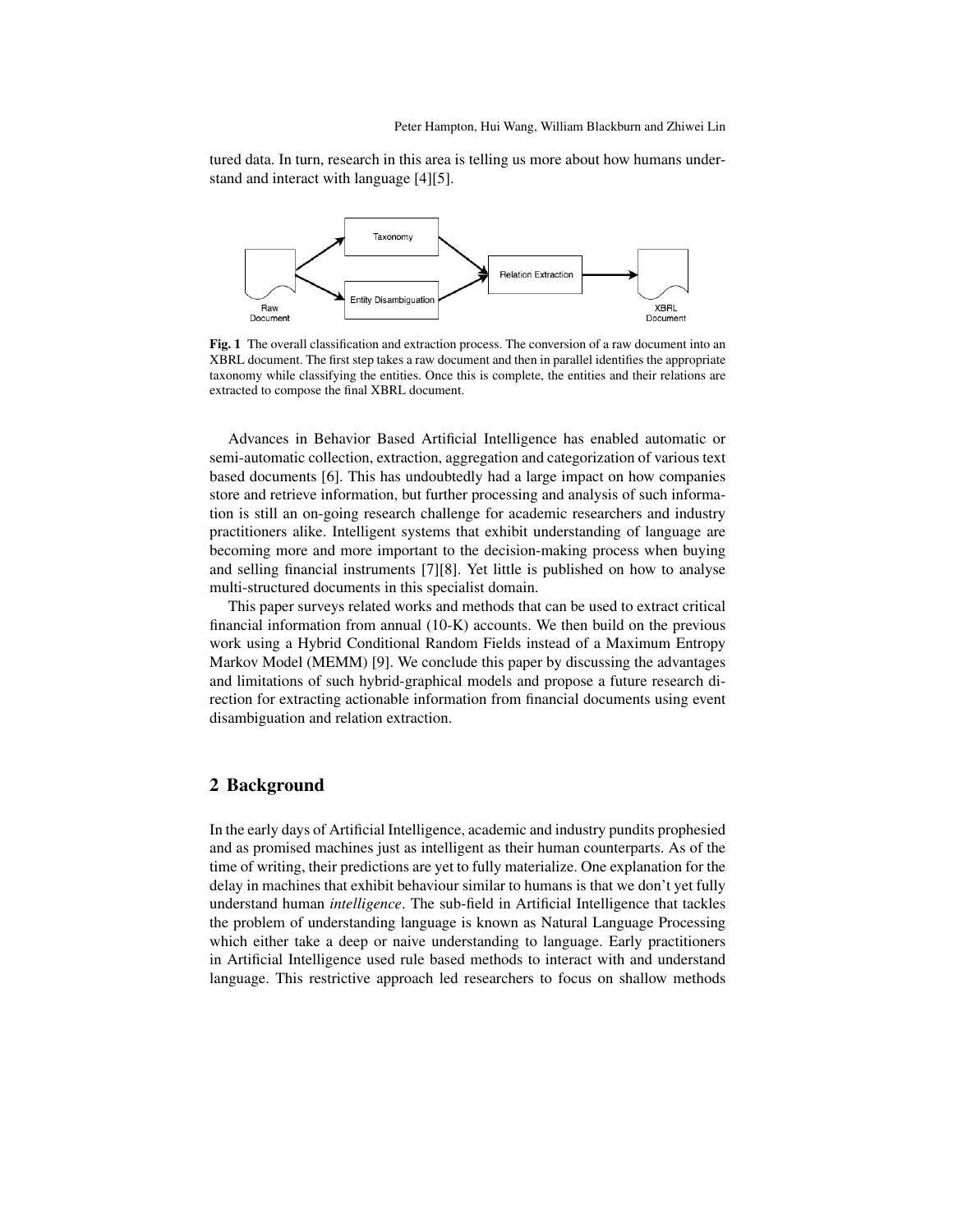in statistical machine learning which make heavy use of feature engineering. With increased computing power, unsupervised methods have become an interesting area of research after experiencing their own AI winter [10].

Named Entity Recognition is a type of classification task, which is the process of categorizing a set of n-grams while only using a non-exhaustive list of data features that describe them. Early work in this area found that it is imperative to identify meaningful information units like names, including person, organization and locations, and numeric expressions including time, date, money and percent expressions [11][12][13][14]. To date, practitioners in this area have been using word level features to identify Named Entities which can be seen in Table 1.

One area that is suffering from information overload is the finance and investment industry. New technologies and entire industries are evolving around the idea that is *big data* management and analysis. One area in the research domain that remains relatively untouched is the analysis of financial reports [15]. We analysed a small sample of 6 companies and found that on average between the years of 2011 - 2015 that the average annual report was 97 pages. These documents are information rich, have inconsistent formatting and contain a mix of factual and subjective information from internal company.

| Feature               | $Type*$    | Description                                                                                                                                              |
|-----------------------|------------|----------------------------------------------------------------------------------------------------------------------------------------------------------|
| Case                  | Natural    | The casing reflects the grammatical function per-<br>formed by a noun or pronoun in a phrase, clause,<br>or sentence in Engish and some other languages. |
| Punctuation           | Natural    | Used in text to separate sentences and their ele-<br>ments. Other punctuation marks are used to clar-<br>ify meaning.                                    |
| Digit                 | Natural    | These are numbers in text which can include digit<br>patterns, cardinal and ordinal numbers, roman<br>numbers and words with digits.                     |
| Character             | Natural    | These features tend to be possessive marks or<br>greek letters.                                                                                          |
| Morphological Feature | Engineered | Morphological features include prefixes, suf-<br>fexises and stems of words.                                                                             |
| Part-of-Speech Tag    | Engineered | The category assigned in accordance with a words<br>syntactic function.                                                                                  |
| Function              | Engineered | Typically functions defined by the programmer,<br>such as token / phrase length, case-insensitivity,<br>hand crafted patterns and so on.                 |

Table 1 Natural and Engineered Word-level features

<sup>∗</sup> *Natural* types are words that can be identified using morphological functions whereas *Engineered* requires a system to generate the feature in a preprocessing stage.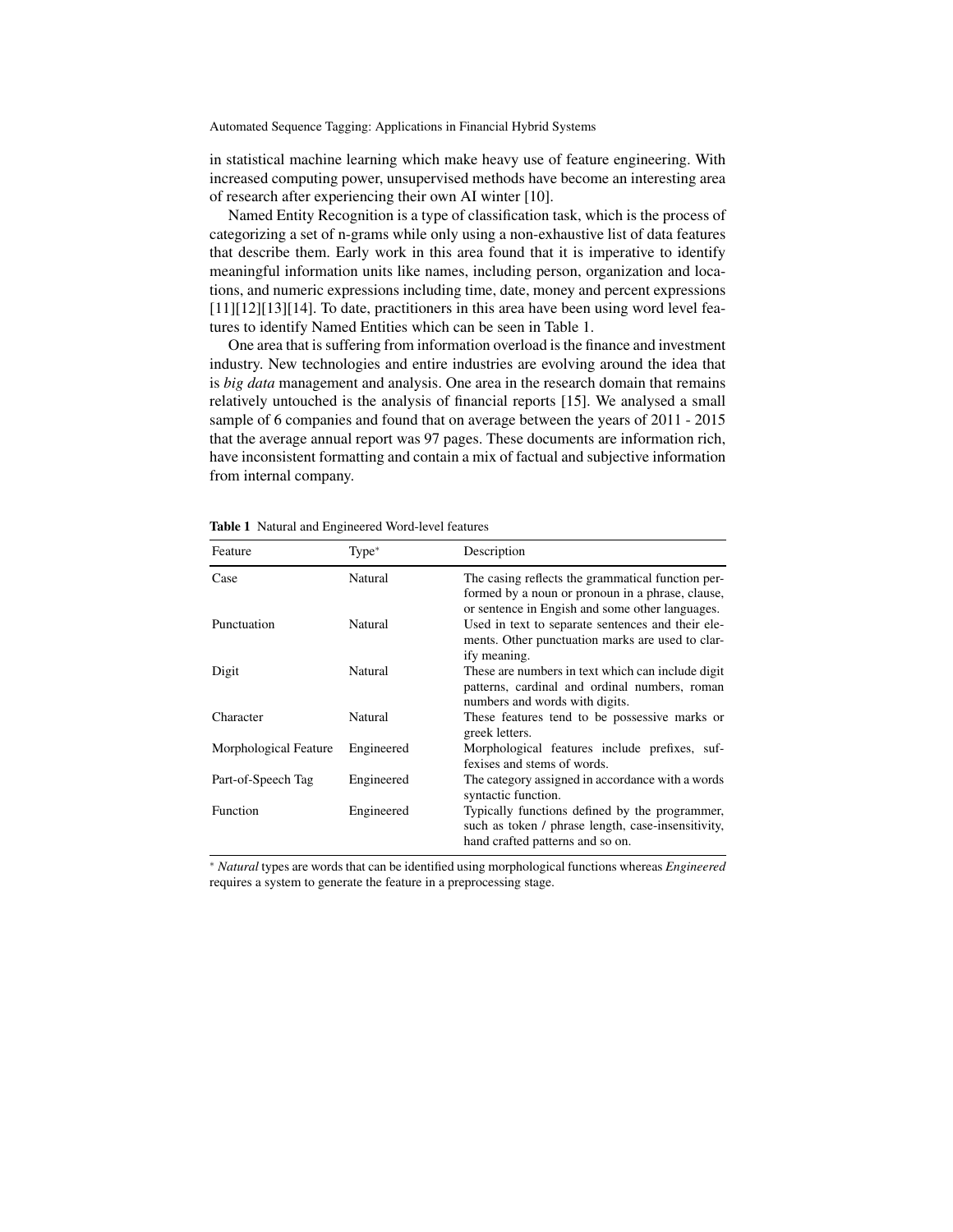# *2.1 Financial Reporting*

The aim of this project is to computationally *understand* the language contained within financial reports through Information Extraction as the means. The typical objective of a financial statement is to give an overview of the financial position, financial performance, and cash flows of a business that is useful to a wide range of users, human or machine, in making economic decisions.

- Strategies The strategic part of accounts typically holds information such as the Chairmans and Chief Executives professional analysis of the business. This information is typically presented in an unstructured nature.
- Governance The governance section of a financial report looks at information such as information about the board of directors, discussions around corporate governance, etc. This information is typically presented in an unstructured nature.
- Financials Financial information includes sections as previously discussed such as the cash flow statement, balance sheet, specific types of incomes and outgoings. The information is typically presented in a structured nature, however, the format is unpredictable.

There are various types of information that would be of interest to a decision maker. Some that would be of interest include:

- Assets Recorded on the Balance Sheet, the assets section of a report lists anything of value that can be converted into cash. This can include property, stock and materials
- Liabilities Recorded on the balance sheet, liabilities include loans, accounts payable, mortgages, deferred revenues and accrued expenses. Liabilities are used to finance various activities and other assets that keep the organization running.
- Equity Equity is value of a company less it's liabilities. This can found be subtracting the liabilities from the assets.
- Revenues Listed in the Profit and Loss statement, Revenue is the amount of cash that is brought into a company through income
- Expenses An expense consists of the economic costs that a business incurs through its operations to earn revenue which is usually listed in the Profit and Loss table.
- Gains An increase in the value of an asset or property. A gain arises if the selling or disposition price of the asset is higher than the original purchase or acquisition price.

From the above short descriptions it is reasonable to infer that a financial document such as a 10-K (Annual Statement) or 10-Q (Quarterly Statement) is a long a complex document. Take the following excerpt from the First Derivatives PLC (AIM: FDP.L) annual released in 2016: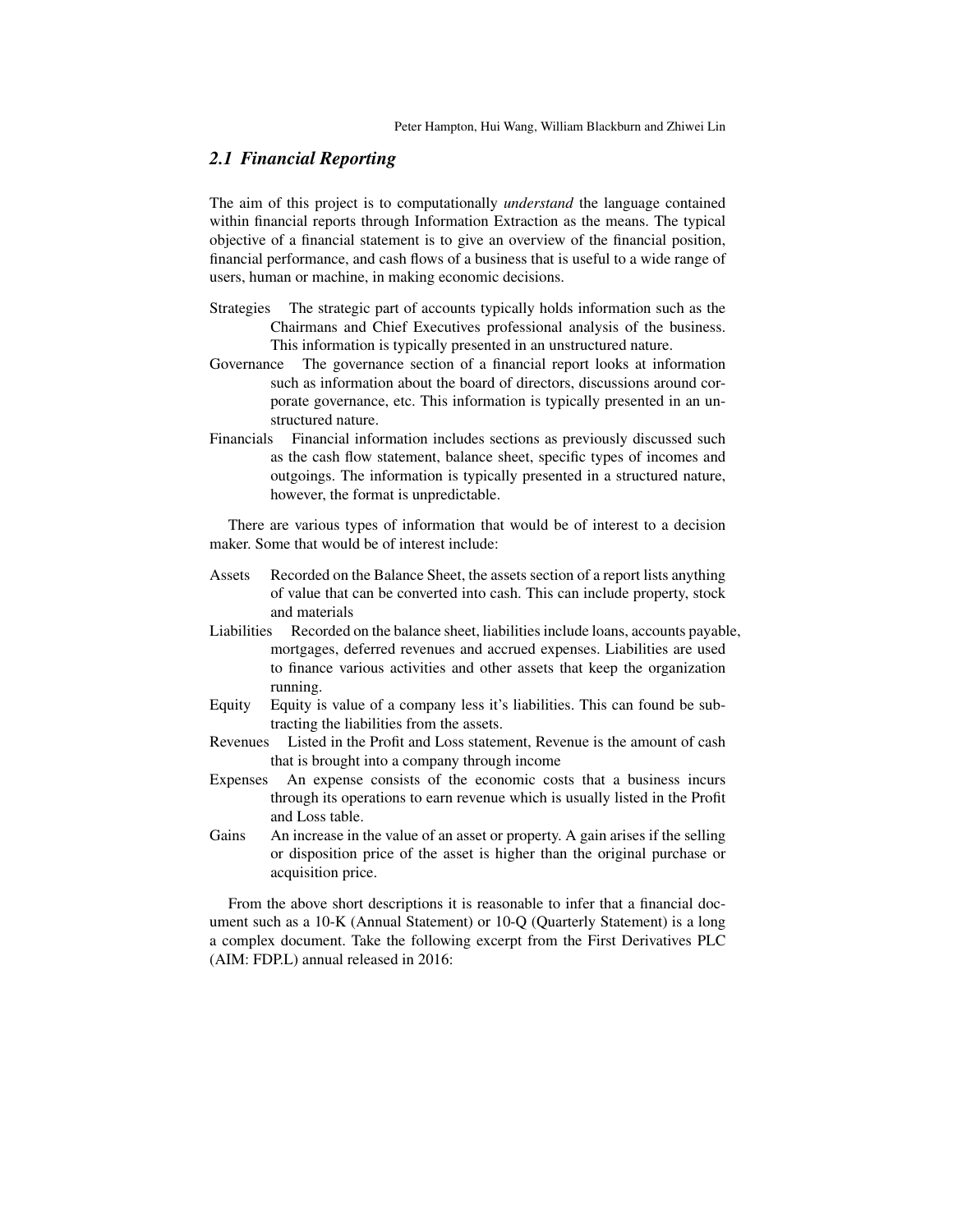Revenue for the year increased by 40.6% to 117.0m (2015: 83.2m), while adjusted EBITDA rose by 50.5% to 23.3m (2015: 15.5m) and adjusted earnings per share increased by 33.2% to 51.7p (2015: 38.8p).

Annotated, this sentence would look very different with 3 percentage entities, 6 money entities, 2 year (time based) entities and 2 accounting entities. From this The unstructured information appears to be dense with rich information tightly coupled together in financial reports. Extracting information into predefined ontological templates as previously practiced would be incredibly difficult, if not impossible.

Even with an expert or team of experts, designing a template for the extraction would be a very long and very complicated task. Using the shallow parsing described in most Named Entity Classification experiments would also prove incredibly challenging due to the heterogeneous markup of the document ranging from free-flowing sentences to tabular formatted data, with different table formats [6].

Initial work in this area comes from the work of the EU Musings project which experimented with Ontology based Information Extraction as a means to creating business intelligence from static documents. The areas their research focused on where financial risk management, internationalization and IT operational risk management. The end result is a populated ontology (Knowledge base) that can be queried. Although this is semantically guided, our approach does not take a ontological approach. Trough our use of Ontology Based information Extraction, we found the basis of the ontology to be far too restrictive although it proves to be very successful in narrow applications. Our approach deviates from their approach by leveraging the XBRL taxonomy as an ontology, discarding relations for atomic facts, or terms.

### *2.2 Semantic Representation*

From a computational standpoint (and the end goal of this project), this is a very challenging task regardless of the documents integrity. Such reasons include:

- Entites can have a non-numerical relation to another entity
- Some facts might relate to non-financial facts.
- Entities have fidelity
- There are many namespaces to choose from.

XBRL (eXtensible Business Reporting Language) is a relatively new standard for exchanging business information in an XML like format. XBRL allows the expression of semantic meaning commonly required in financial reporting. It is believed XBRL is a suitable way to communicate and exchange business information between different business systems [16]. These communications are defined by metadata set out in taxonomies, which capture the definition of individual reporting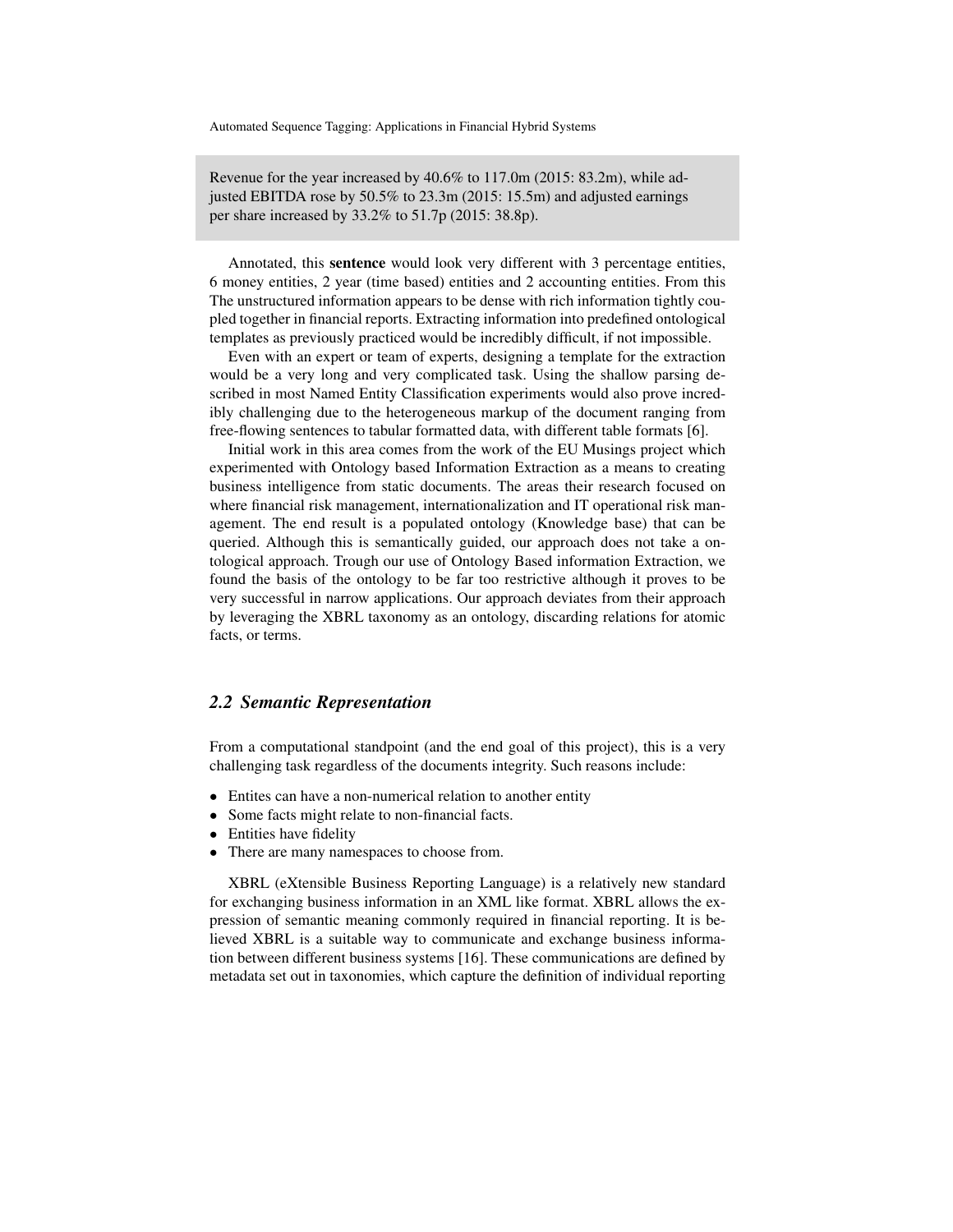Peter Hampton, Hui Wang, William Blackburn and Zhiwei Lin

concepts as well as the relationships between concepts and other semantic meaning. Information being communicated or exchanged is provided within an XBRL instance.One use of XBRL is to define and exchange financial information, such as a financial statement. An short snippet of XBRL is displayed below for easy conceptualization.

```
\langle -- revenue for the years 2007 / 08 -->
<us-gaap:OperatingRevenue contextRef="FY08Q1"
unitRef="USD">1376200000</us-gaap:OperatingRevenue>
<us-gaap:OperatingRevenue contextRef="FY07Q1"
unitRef="USD">1081100000</us-gaap:OperatingRevenue>
\langle -- Cost of revenue for the years 2007 / 08 -->
<us-gaap:CostOfRevenue contextRef="FY08Q1"
unitRef="USD">2675000000</us-gaap:OperatingRevenue>
<us-gaap:CostOfRevenue contextRef="FY07Q1"
unitRef="USD">1696000000</us-gaap:OperatingRevenue>
```
The goal is eventually to be able to detect the appropriate XBRL taxonomy for a given document, and use the XBRL namespace entities as the filling template for the extracted information of the document. This paper focuses on identifying entities, rather than extracting them. The complete process however is discussed in detail in Section 7.

# 3 Methodologies

Information Extraction typically involves several stages: Preprocessing, Named Entity Recognition (NER), Relation Extraction and Template Filling [17]. Named Entity Recognition is the process of identifying n-grams of interest that belong to some predefined category of interest and is what we are most interested in at this point of the study.

Information Extraction is an eclectic field that focuses on extracting structure from heterogeneous documents. Typical approaches are to directly lift information from a Natural Language document and fill a template. With the continued evolution of the World Wide Web into areas such as offline-first and the Internet of Things (IoT) is creating more potential application areas for Information Extraction. Although the AI sub-field of Natural Language Processing typically focuses on unstructured data, extracting information from structured and semi-structured sources can still prove a very challenging research goal.

Common approaches include human designed algorithmic and statistically driven methodology in Information Extraction. Both approaches exhibit promising results and strengths that have inspired recent uses described in Section 3.3. [18] identify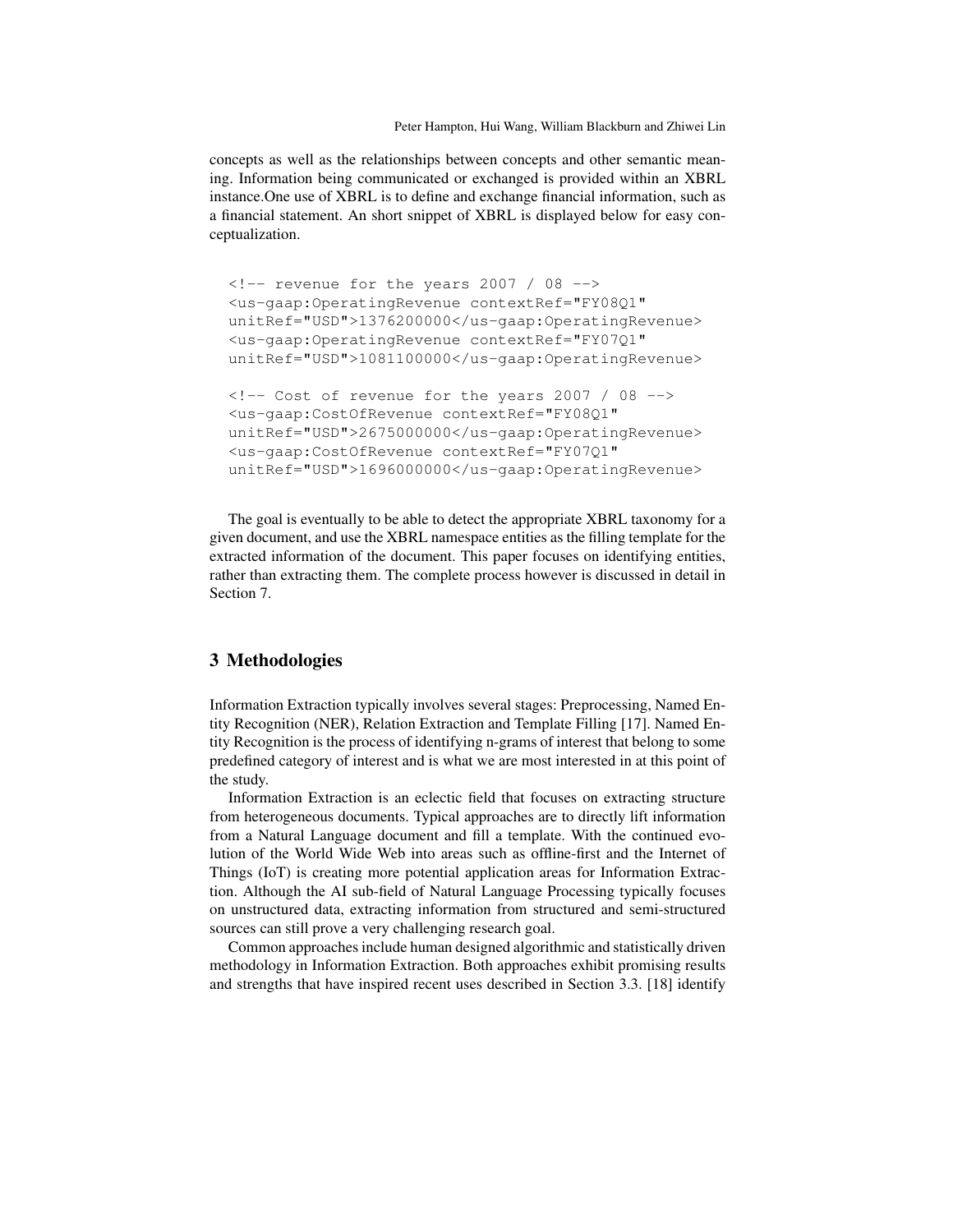information extraction on several different dimensions: deterministic to stochastic, domain-specific to general, rule based to learned, and narrow to broad test situations. In this section we survey the methods adopted by other researchers in this field.

### *3.1 Rule Based*

Rule based approaches have been the most popular approach in industry and are largely considered obsolete in academic research. Chiticariu et al (2013) noted that only 6 publications relied solely on rules across a 10-year period reflecting the popularity for machine learning. This reflects the growing popularity of statistical techniques.

| <b>Table 2</b> List Based Features |  |
|------------------------------------|--|
|------------------------------------|--|

| List Type                                             | Description                                                                                                                                                                                                                        |  |
|-------------------------------------------------------|------------------------------------------------------------------------------------------------------------------------------------------------------------------------------------------------------------------------------------|--|
| Gazetteer<br><b>Entity List</b><br><b>Entity Cues</b> | A generalized list of words such as stopwords, swearwords.<br>Lists of organization names, people names and countries.<br>Cues that include things such as name prefixes, post-nominal<br>letters, the location of a typical word. |  |

It is believed that manually constructing such IE systems is a laborious and error prone task. This has led researchers to believe that a more appropriate solution would be to implement machine learning instead of human defined rules.

Another domain that heavily uses gazetteers in Named Entity Recognition tasks includes the BioMathematics and BioInformaitics (BMI). The approach outlined by [19] uses a similar approach to this paper implementing a Conditional Random Fields with a dictionary to extract chemical names, a research topic that very much remains virgin territory.

# *3.2 Statistical*

Machine Learning approaches to Named Entity Recognition are currently the most prominent form of research in academia, whereas rule based approaches are favored in industry. [20] believe that the domain specific knowledge and system expertise needed for this task makes the area a prime target for machine learning. The idea is to let machines self discover and learn from large corpora; annotated and real time text data, say from company websites. However, IBMs industrial survey found that only one third of industry relied exclusively on Machine Learning techniques for extraction products [21]. Here we briefly review the two of the most successful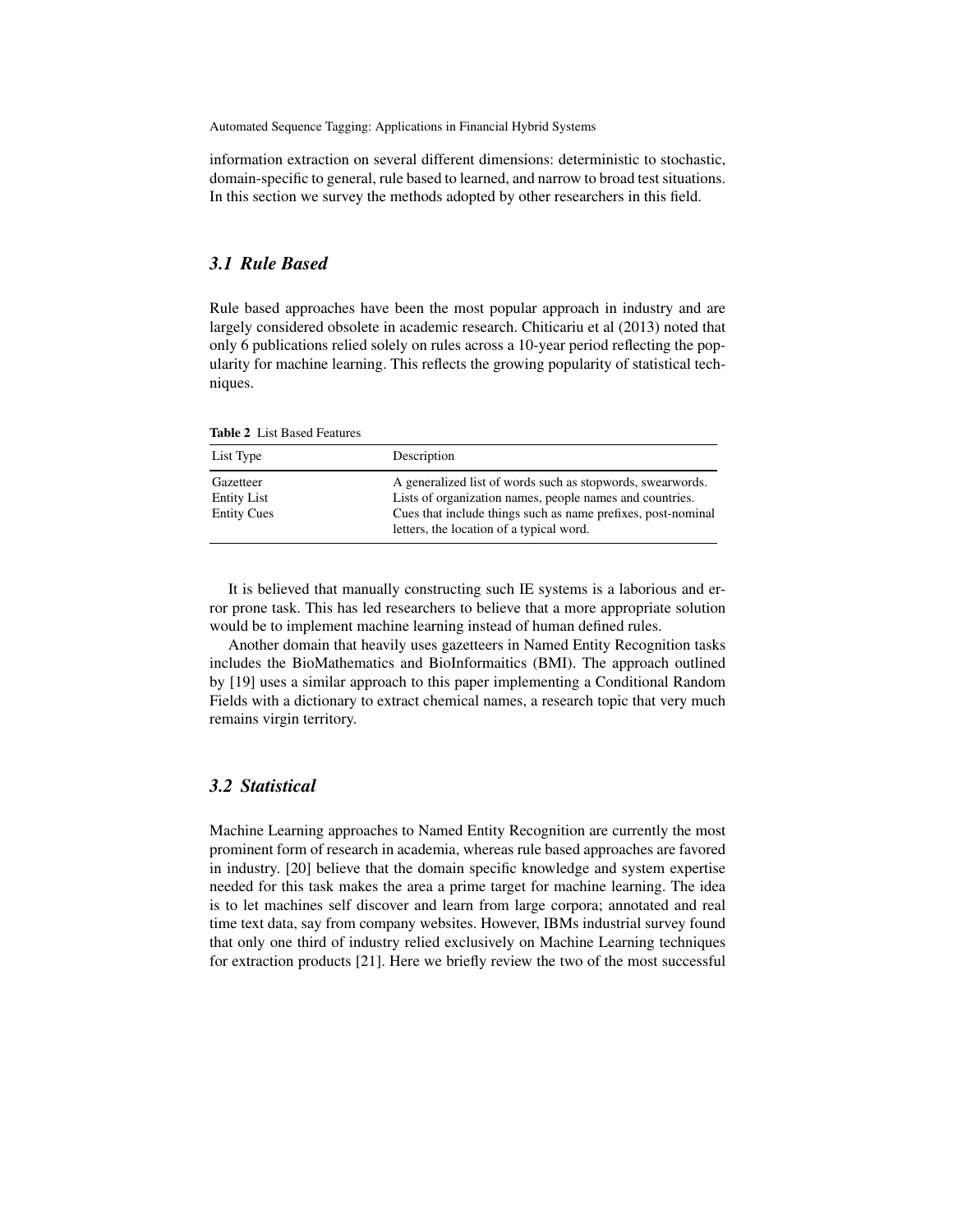machine learning methods to date in the area of Named Entity Recognition: Hidden Markov Models (HMMs) and Conditional Random Fields (CRFs) [22].

#### 3.2.1 Hidden Markov Models

A Hidden Markov Model (HMM) is a statistical model in which the system being modeled is assumed to be a Markov process with unobserved (hidden) states and have been used liberally in research with sequential and temporal data which tends to serve as a strong baseline. Hidden Markov Models are famous for playing a big role in the Human Genome Project and various speech recognition studies before Deep Neural Networks became the state of the art [23][24].



Fig. 2 A simple depiction of a Hidden Markov Model (HMM).

$$
z_1...z_n\epsilon\{1,...,n\} \tag{1}
$$

$$
x_1, \ldots, x_n \varepsilon \chi \tag{2}
$$

$$
p(x_1...x_n, z_1...z_n) = p(z_1)p(x_1|z_1) \prod_{k=2}^n p(z_k|z_{k-1})p(x_k|z_k)
$$
 (3)

(1) Shows the hidden states whereas (2) shows the depicts the observed data. The joint distribution (3) of all the following factors in the following way can be easily conceptualized in fig 2.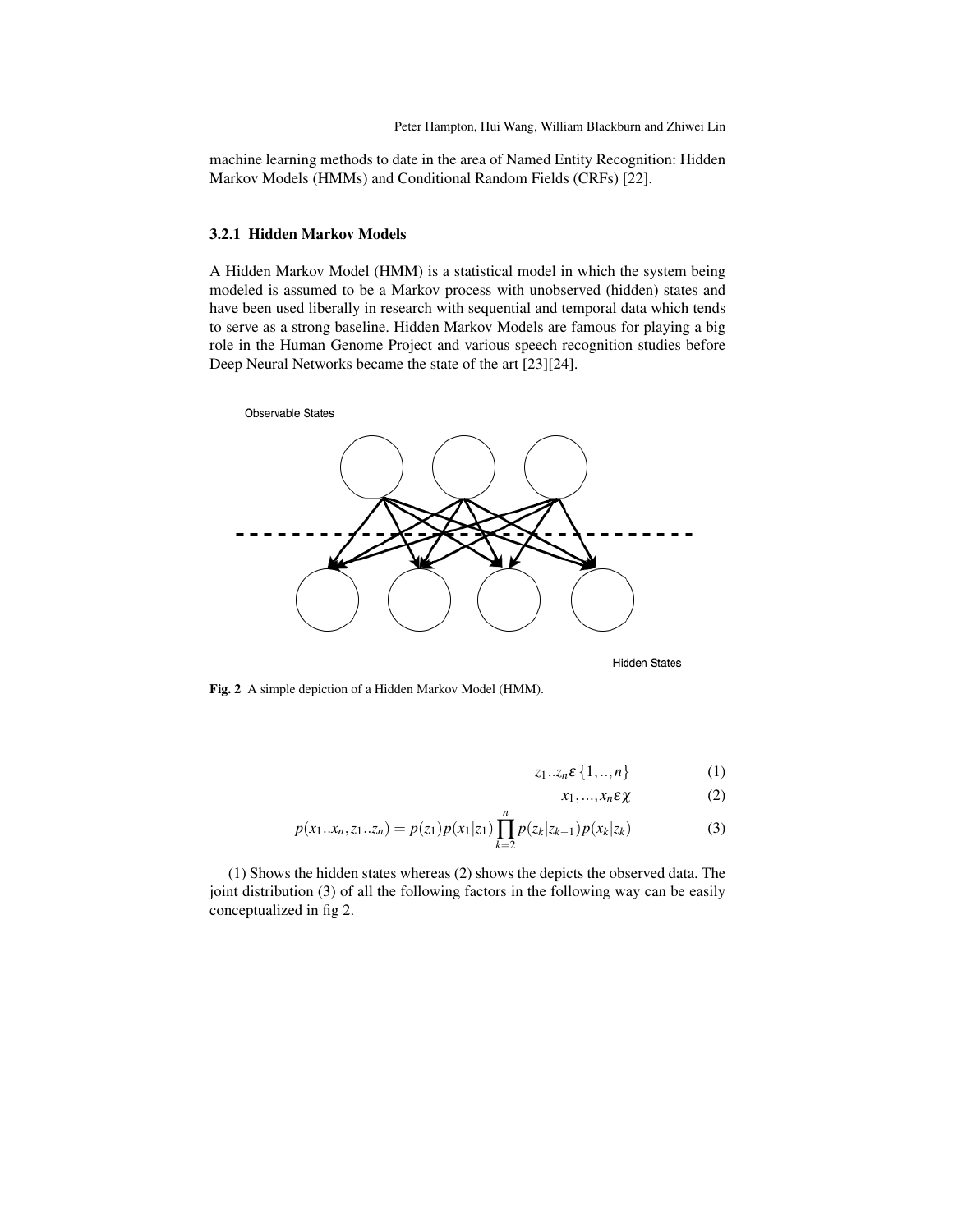#### 3.2.2 Conditional Random Fields

When examining the results of various Named Entity Recognition competitions such as CoNLL and Biocreative it's clear that are Conditional Random Fields or similar conditional taggers are the state of the art. [25] introduced this sequence modelling framework that has all the advantages of a Hidden Markov Model and manages to overcome the labelling bias problem. The authors describe their creation as a *finite state model with normalized transition probabilities* that is trained by maximum likelihood estimation.

# *3.3 Future Methods*

Although Named Entity Recognition systems do not attempt a holistic understanding of human language, are still time-consuming to build and generally contain highly domain-specific components and expert bias, making the models very difficult to port to new application areas. This is troublesome in this project because different financial jurisdictions use different terminology and therefore different XBRL namespaces. In this section we briefly review methodologies believed to rapidly evolve over the coming years and overcome various limitations in rigid rules and statistical estimators.

#### 3.3.1 Hybrid Systems

Hybrid Systems are dynamic systems that can exhibit both continuous and discrete dynamic behavior a system that can both flow (described by a differential equation) and jump (described by a difference equation or control graph). Hybrid systems are an attractive alternative for Named Entity Recognition in a Financial setting, as it is easily adoptable, scalable, and has transparent debugging features compared to machine learning. A common approach is to complement a black-box, machine learning based approach with rules to handle exceptions, employ a hybrid approach where rules are used to correct classifier mistakes in order to increase the precision of the overall system. These researchers use rules to cover cases that the system cannot yet handle.

#### 3.3.2 Human Guidance

Human guided models (or *Human-in-the-loop* is defined as a model that requires human interaction on some level of the training and re-training process as depicted in Fig 4. Human guidance is considered a future method of working with machine learning models because the processes are typically black boxes, and human influ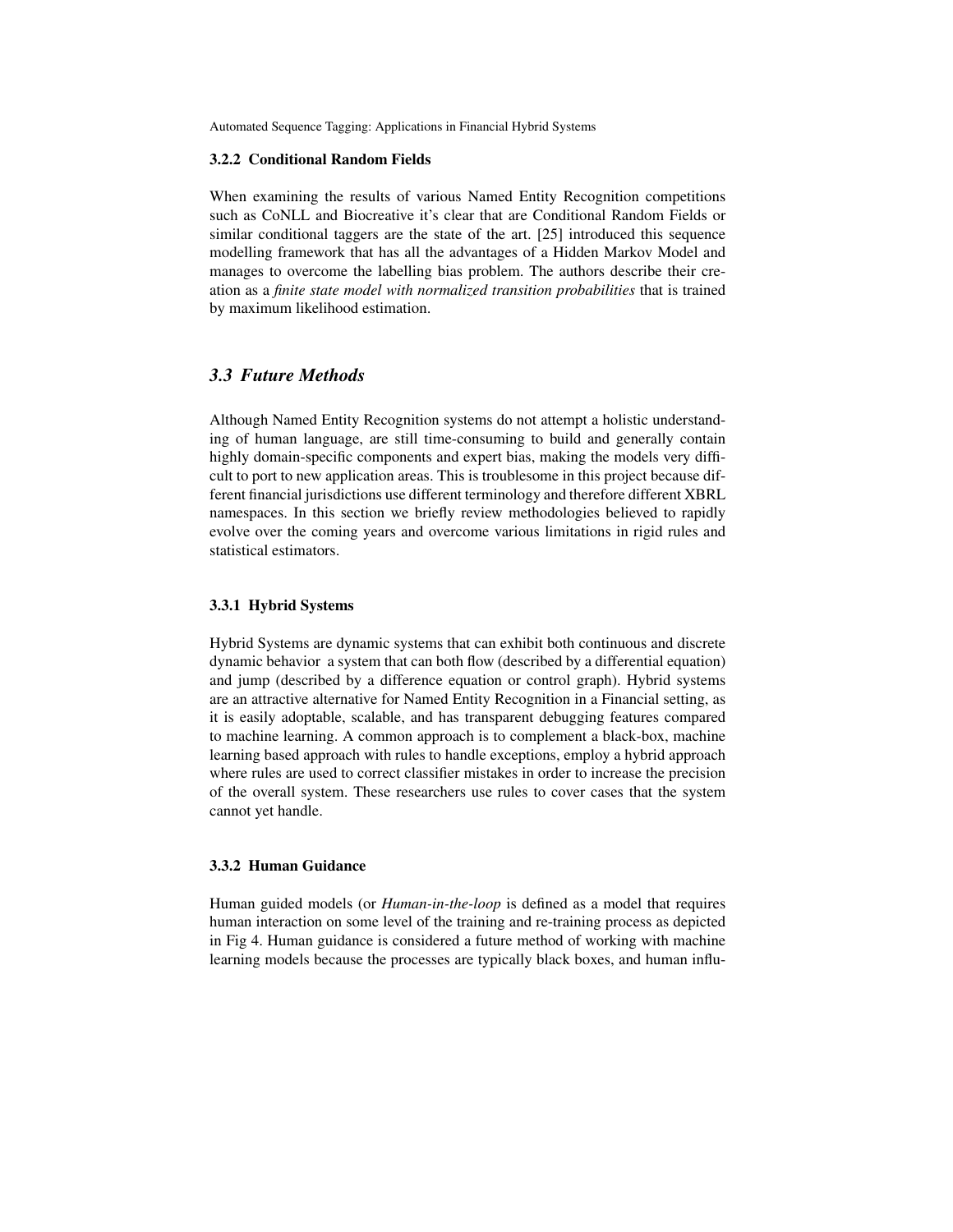ence can prove to be an important contribution to the overall performance of the models [26].



Fig. 3 Human Guidance systems are systems used to give feedback to a classifier, offering corrections to the outputs of the system.

### 3.3.3 Unsupervised Approaches

Although there is a variety of Neural Network topologies and implementations, few have proved very powerful for the task of language understanding. The purpose of a Neural Network is to take a set of inputs, perform various complex computations to them and then use the output to solve some sort of predefined problem. They are highly structured and made up of layers, typically a input layer, hidden layer and output layer.

Recurrent Neural Networks have proven to be very effective in some text classifications tasks including NER studies [27][28]. Although these new studies with unsupervised methods are gaining traction, at the time of writing they are yet to still beat the performance of heavily engineered CRFs. It has also been noted that organizations struggle to implement various aspects of machine learning algorithms and prefer machine transition models such as a rule base / gazetteer.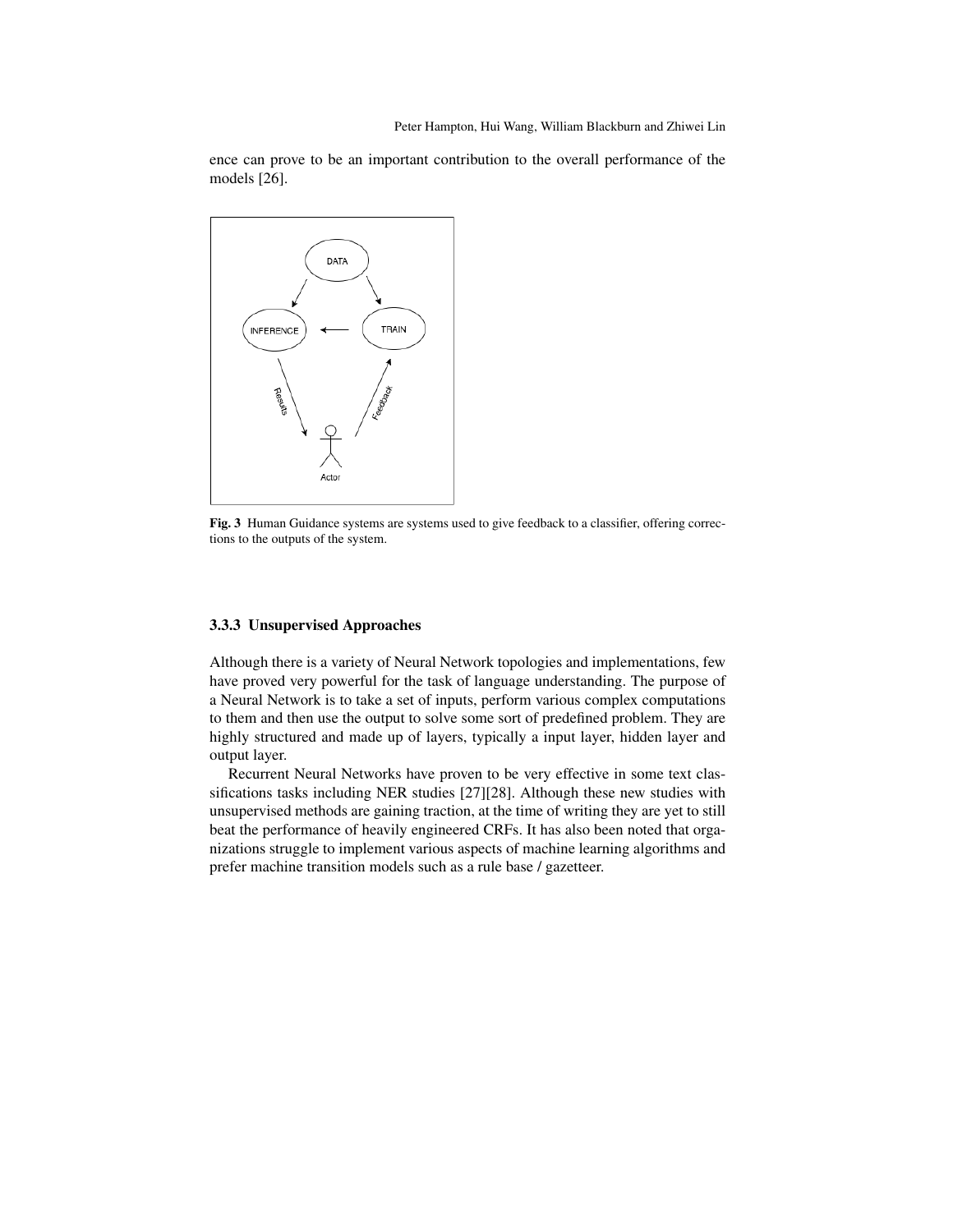# 4 Architecture

We propose implementing a rule-based, recursive pattern matching module alongside a machine-learning algorithm to improve the overall results for NER. We expect that this will yield significantly better results for entities that are typically expressed numerically in text such as monetary values, percentages, dates and times based on the research.



**Extracted Entities** 

Fig. 4 The text document is sent for preprocessing (OCR extraction, tokenization, Part-of-Speech tagged before being classified by the CRF and Rule base in parallel. Once both models are finished, the document entities are merged and the annotated document is outputted.

# 5 Experiments

When evaluating Information Extraction tasks, researchers tend to use the Precision, Recall and F-Score metrics and a train / test split. There are 4 states which we can separate the extracted output into; *True Positive, False Positive, False Negative, False Positive*. Precision and Recall is a measure to understand the relevance of extracted text.

- True Positive: Selected and Correctly Classified.
- True Negative: Not Selected and Not Correct
- False Positive: Selected, but incorrect.
- False Negative: Correct, but not selected.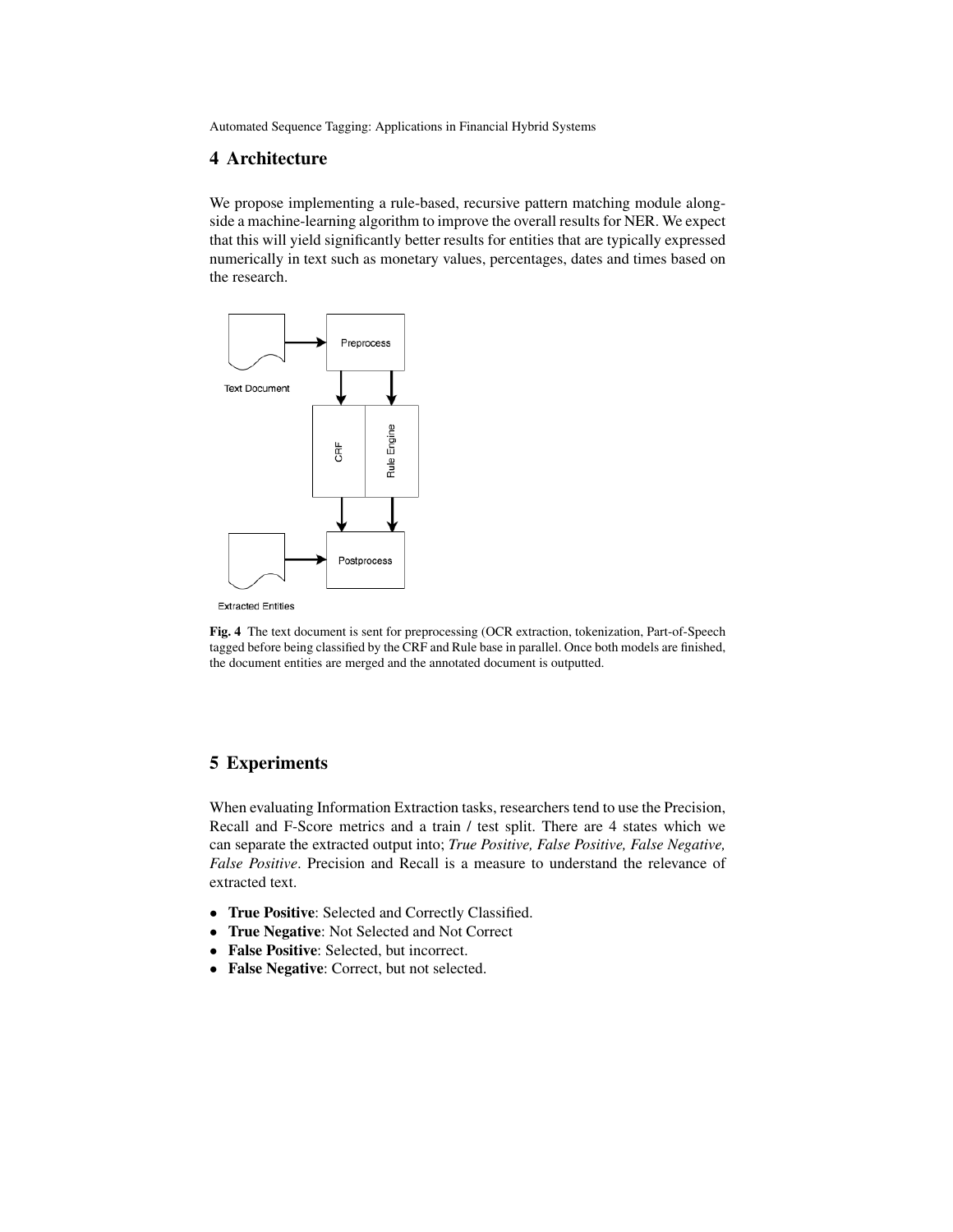The precision is the instances classified that are correct. That is the true positives divided by the sum of the true positives plus the false positives.

$$
Precision = \frac{tp}{tp + fp} \tag{4}
$$

$$
Recall = \frac{tp}{tp + fn} \tag{5}
$$

$$
F = 2 \cdot \frac{precision \cdot recall}{precision + recall}
$$
 (6)

The recall, or sensitivity in this case, is the fraction of the entities that were classified as relevant.

Table 3 The result of the Hybrid CRF.

|         | Hyrbid MEMM <sup>*</sup> | Hybrid CRF |
|---------|--------------------------|------------|
| F-Score | 77.86%                   | 84.81%     |

<sup>∗</sup> The baseline used in the initial experiments.

# 6 Discussion

Although conditional models such as CRFs are unbiased (typically), and high variance. Quite the opposite is true for the rule base which exhibit high amounts of bias and little variance. It can be concluded that the method presented in this paper is good at trading of Bias / Variance where appropriate by combining the two methods. Further, Lafferty (2003) describe in their paper that CRFs generalize easily to analogues of stochastic free-grammars which could prove an interesting research direction.When developing and evaluating the Named Entity Recognition part of our work, we found the following advantages and disadvantages in our hybrid implementation:

### Advantages:

- 1. The rules enhance the performance of the CRF.
- 2. It is simple to maintain, and retrain if needed.
- 3. The rules are portable.
- 4. The rules can be expanded by any novice programmer with limited proficancy in data structures and regular expressions.

#### Disadvantages:

1. CRFs require tedious and laborious feature engineering to outperform a Hidden Markov Model.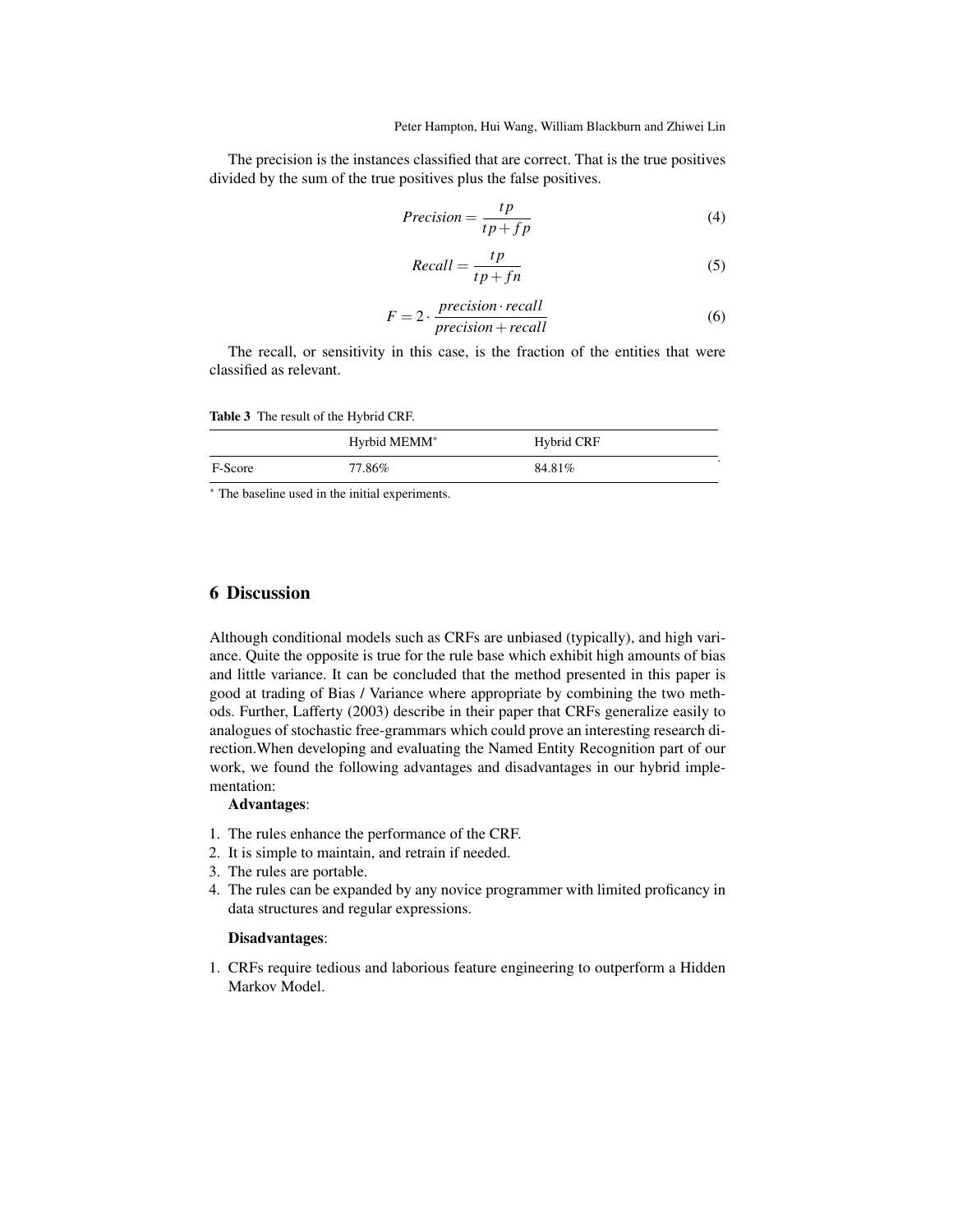- 2. a typical training method makes training and model inference extremely computationally intensive.
- 3. And finally, very high model complexity and variance.
- 4. Portability is nearly impossible because of the training set and hand-tuned features.

To conclude, researchers focusing on the automatic generation of XBRL documents have struggled to deal with the imprecise and ambiguous nature of natural languages. Many have relied on semi-structured documents which are fairly easy to build a semantic web service to interpret and act on these documents is arguably not a research challenge, rather an engineering pursuit. Others have used an ontological approach, hard wiring expert-guided knowledge to guide the extraction process. Recent works have focused on merging methods together such as the work of Hampton et al (2015), where deterministic rules are used to gauge the predictable nature of certain entities such as dates and money, and introduce stochastic methods to handle imperfections in written text.

# 7 Further Research

Further research is needed on this topic to progess to a relation extraction stage. Halevy et al (2009) promotes representation that can use unsupervised learning on unlabeled data, and represent the data with a non-parametric model. This may be wise and a strong ground for inspiration for all future work in this area. However, the case for hybrid systems shouldn't be discarded or ignored. Because the XBRL taxonomy is a human designed discrete space, a predefined template influenced by various economic and sociological factors such as tax jurisdiction, turnover, formation type, and the use of hybrid characteristics or reinforcement learning. One possible further direction would be to train a model on large amounts of unlabeled but mapped data from financial accounts as depicted in Fig 5 .

# References

- 1. Li, Nan, and Desheng Dash Wu. "Using text mining and sentiment analysis for online forums hotspot detection and forecast." Decision support systems 48.2 (2010): 354-368.
- 2. Loughran, Tim, and Bill McDonald. "When is a liability not a liability? Textual analysis, dictionaries, and 10Ks." The Journal of Finance 66.1 (2011): 35-65.
- 3. Andriy Bodnaruk, Tim Loughran and Bill McDonald, 2015, Using 10-K Text to Gauge Financial Constraints, Journal of Financial and Quantitative Analysis, 50:4.
- 4. Fisher, Ingrid E., Margaret R. Garnsey, and Mark E. Hughes. "Natural Language Processing in Accounting, Auditing and Finance: A Synthesis of the Literature with a Roadmap for Future Research." Intelligent Systems in Accounting, Finance and Management (2016).
- 5. Hirschberg, Julia, and Christopher D. Manning. "Advances in natural language processing." Science 349.6245 (2015): 261-266.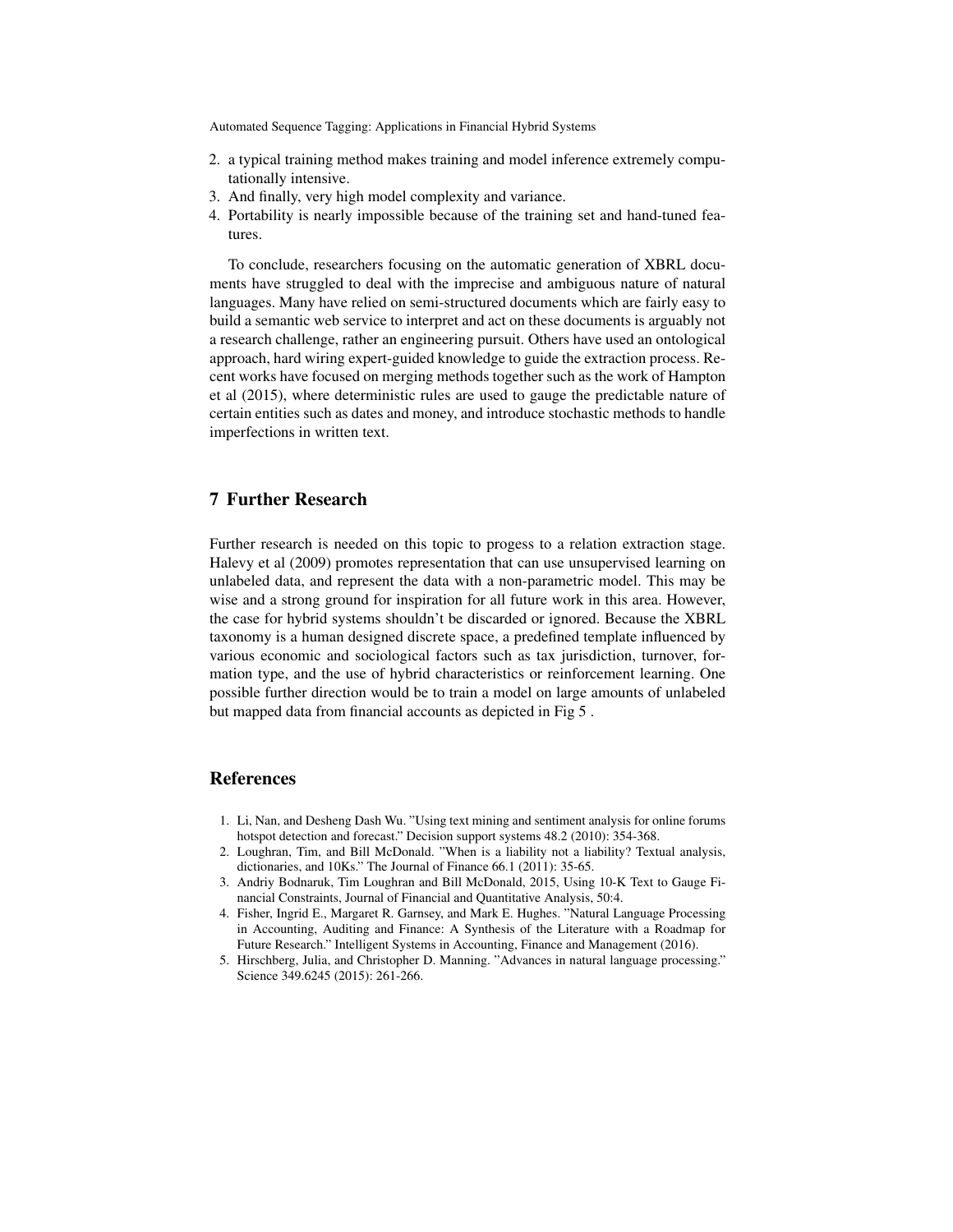Peter Hampton, Hui Wang, William Blackburn and Zhiwei Lin



Production

Fig. 5 The overall (simplified) desired pipeline of extracting entities into a predefined document. The training process takes a pair of raw accounts (data points) and XBRL documents (target) and fits their together together to create a model. In the production process, a raw document can be delivered to the model and outputs an XBRL document.

- 6. Saggion, Horacio, et al. Ontology-based information extraction for business intelligence. Springer Berlin Heidelberg, 2007.
- 7. Pang, Bo, and Lillian Lee. "Opinion mining and sentiment analysis." Foundations and trends in information retrieval 2.1-2 (2008): 1-135.
- 8. Kearney, Colm, and Sha Liu. "Textual sentiment in finance: A survey of methods and models." International Review of Financial Analysis 33 (2014): 171-185.
- 9. Hampton, Peter John, Hui Wang, and William Blackburn. "A Hybrid Ensemble for Classifying and Repurposing Financial Entities." Research and Development in Intelligent Systems XXXII. Springer International Publishing, 2015. 197-202.
- 10. Burr, Geoffrey W., et al. "Experimental demonstration and tolerancing of a large-scale neural network (165 000 Synapses) using phase-change memory as the synaptic weight element." Electron Devices, IEEE Transactions on 62.11 (2015): 3498-3507.
- 11. Shaalan, Khaled. "A survey of arabic named entity recognition and classification." Computational Linguistics 40.2 (2014): 469-510.
- 12. Marrero, Mnica, et al. "Named entity recognition: fallacies, challenges and opportunities." Computer Standards Interfaces 35.5 (2013): 482-489.
- 13. Nadeau, David, and Satoshi Sekine. "A survey of named entity recognition and classification." Lingvisticae Investigationes 30.1 (2007): 3-26.
- 14. Reeve, Lawrence, and Hyoil Han. "Survey of semantic annotation platforms." Proceedings of the 2005 ACM symposium on Applied computing. ACM, 2005.
- 15. Loughran, T., McDonald, B. (2016). Textual analysis in accounting and finance: A survey. Journal of Accounting Research.
- 16. Wisniewski, Tomasz Piotr, and Liafisu Sina Yekini. "Stock market returns and the content of annual report narratives." Accounting Forum. Vol. 39. No. 4. Elsevier, 2015.
- 17. Troshani, I., Parker, L. D., Lymer, A. (2015). Institutionalising XBRL for financial reporting: resorting to regulation. Accounting and Business Research, 45(2), 196-228.
- 18. Burdick, Douglas, et al. "Extracting, linking and integrating data from public sources: A financial case study." Available at SSRN (2015).